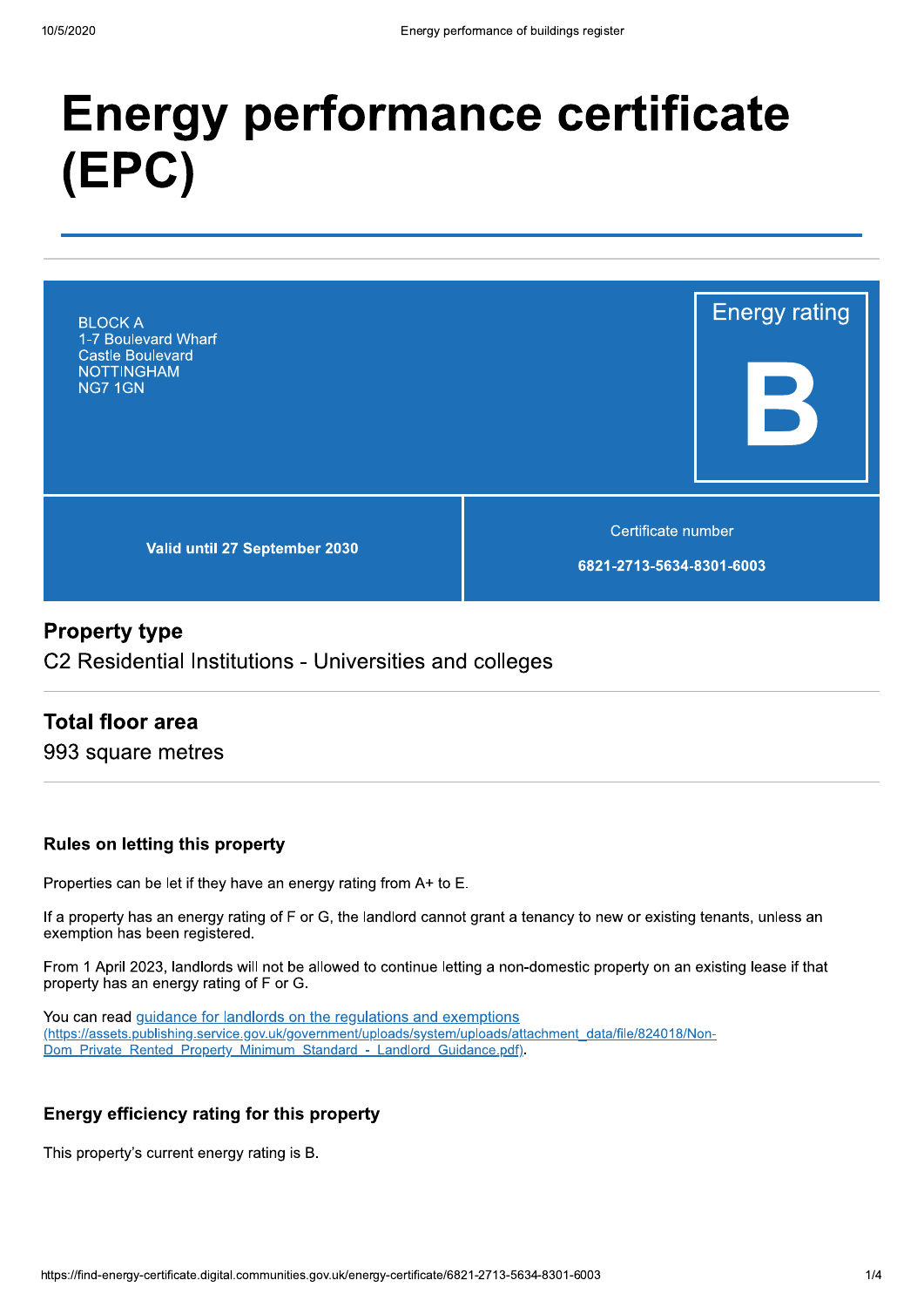

Properties are given a rating from A+ (most efficient) to G (least efficient).

Properties are also given a score. The larger the number, the more carbon dioxide (CO2) your property is likely to emit.

#### How this property compares to others

Properties similar to this one could have ratings:

## If newly built

# If typical of the existing stock

#### Breakdown of this property's energy performance

What is primary energy use?

#### **Recommendation report**

Guidance on improving the energy performance of this property can be found in the recommendation report (/energy-certificate/0216-6238-1450-3860-7414).



 $33|B$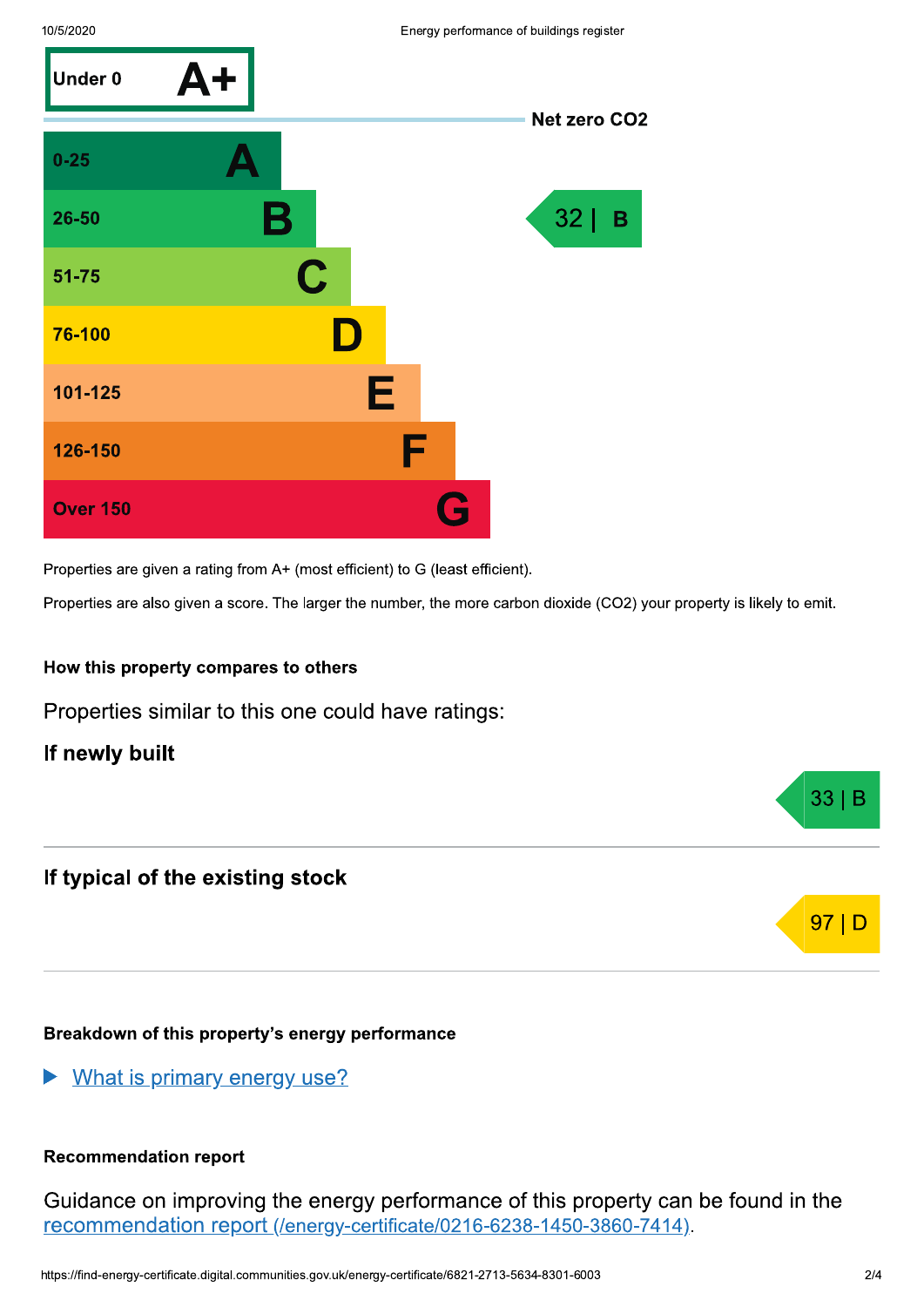#### Contacting the assessor and accreditation scheme

This EPC was created by a qualified energy assessor.

If you are unhappy about your property's energy assessment or certificate, you can complain to the assessor directly.

If you are still unhappy after contacting the assessor, you should contact the assessor's accreditation scheme.

Accreditation schemes are appointed by the government to ensure that assessors are qualified to carry out EPC assessments.

# **Assessor contact details**

# Assessor's name

S. Cappuccini

#### **Telephone**

01892 300 450

# **Accreditation scheme contact details**

**Accreditation scheme** Quidos Limited

# **Assessor ID**

QUID300156

# **Telephone**

01225 667 570

# **Assessment details**

# Date of assessment

28 September 2020

## Date of certificate

28 September 2020

#### **Employer**

GreenFish (JCML)

# **Employer address**

177 Silverdale road, Tunbridge Wells TN4 9HT

# **Assessor's declaration**